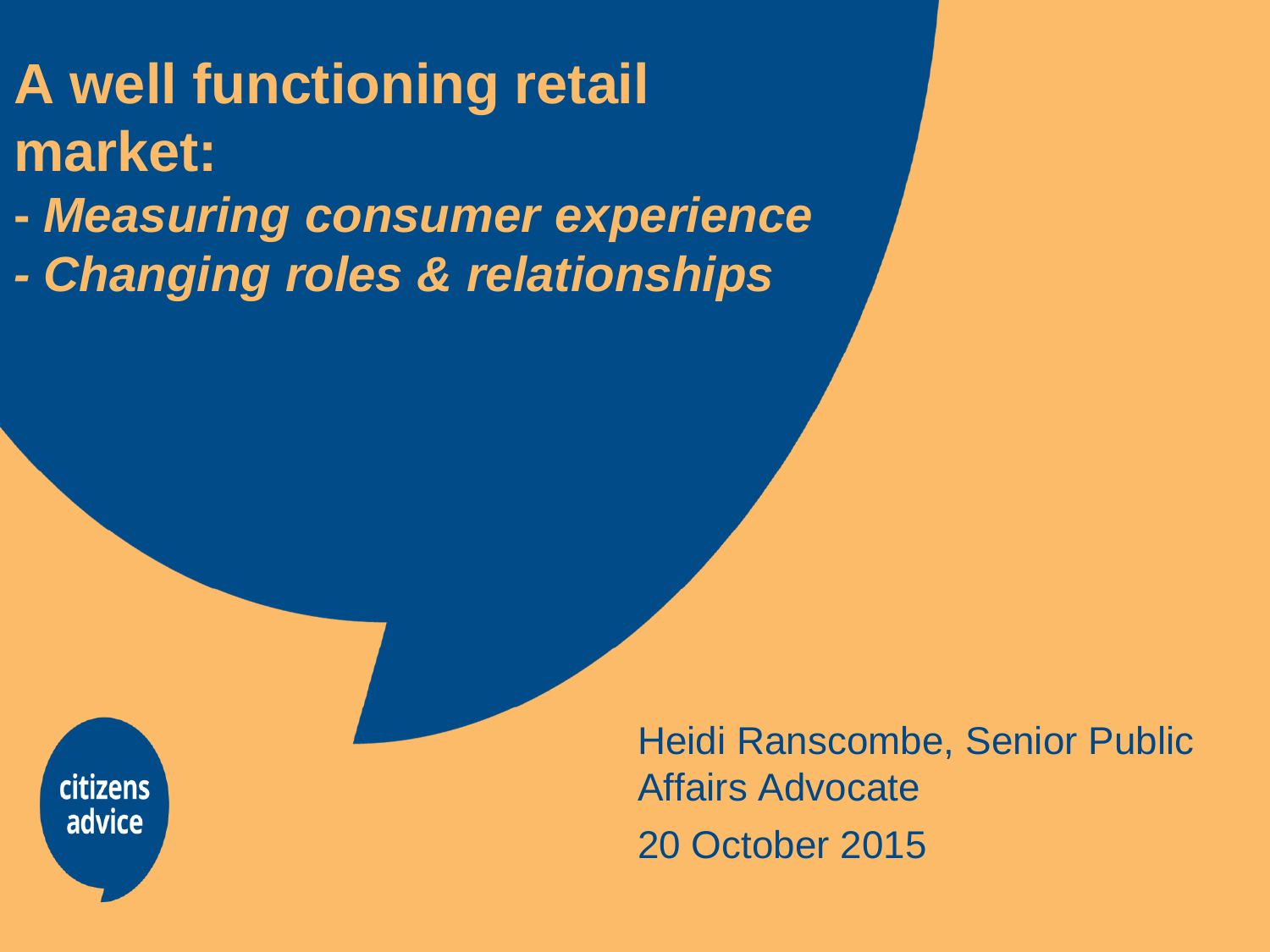### **Defining empowered & enabled consumers**

#### *Control tools*

**Smart appliances**

**Smart meters**

**Heating controls**

**Comparison tools**

**Labelling** 

**Tailored advice**

**etc**

**The target audience:**

- **Age**
- **Income**
- **Tenure**
- **Household size**
- **Geography**
	- **?**

*Affordable energy bills*

*Tariffs*

**Pre-pay SVT Fixed TOU Dynamic**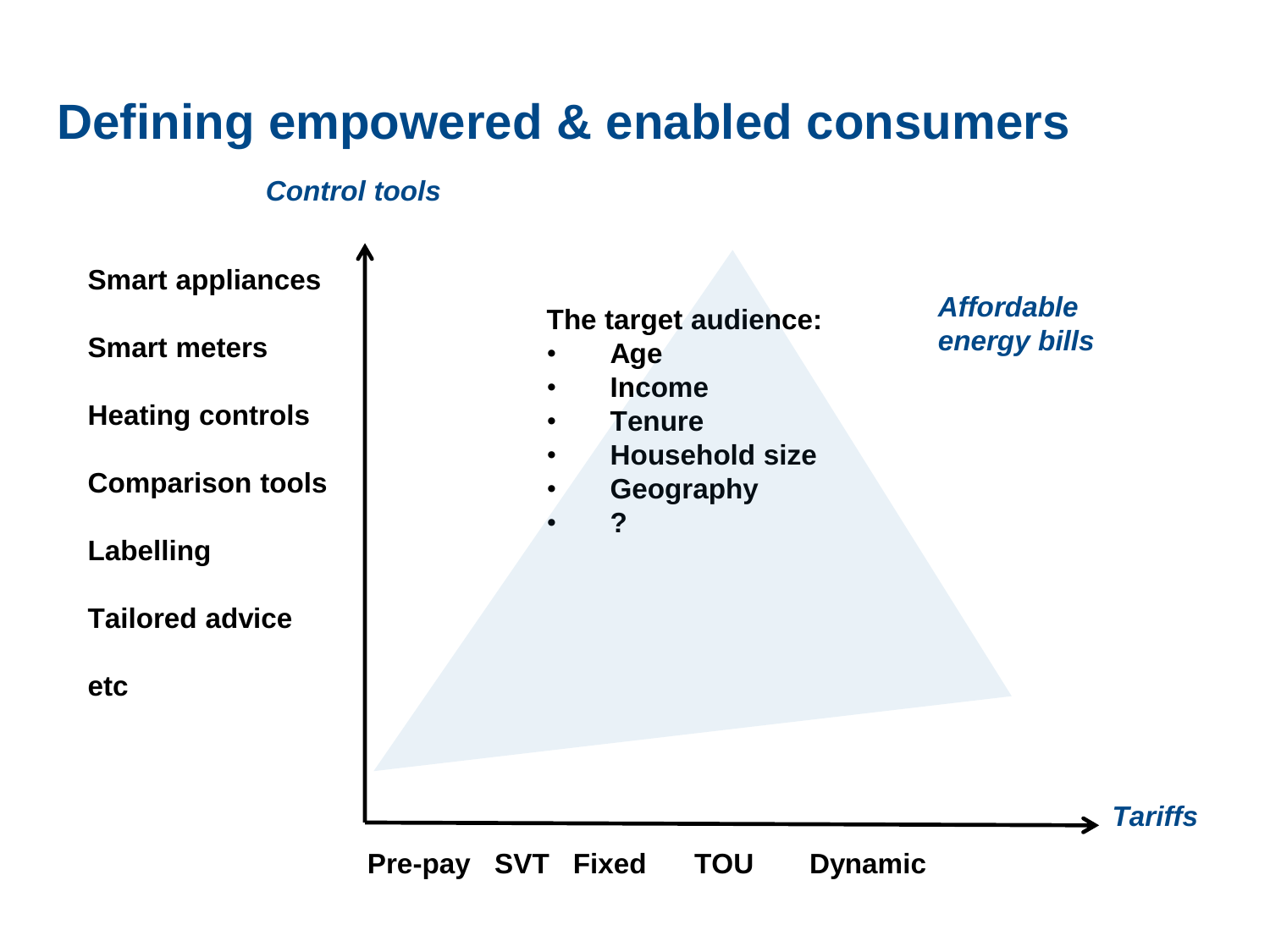## **Measuring the consumer experience**

### ●**Metric: Access to price comparison tools**

*SE2 LCNF trial learnings 2015: 40% with smart meters & appliances with no savings*

*Consumer Focus 2012: 38% on Economy 7 unlikely to be benefiting*

- $\triangleright$  Need for accuracy, consistency, transparency, comprehensiveness, nonbias
- $\triangleright$  Plus: consumers' own behaviour and willingness to be flexible

### ●**Metric: Switching rate**

*Consumer Futures 2013: 26% wouldn't switch again*

 $\triangleright$  The quality of the switching process

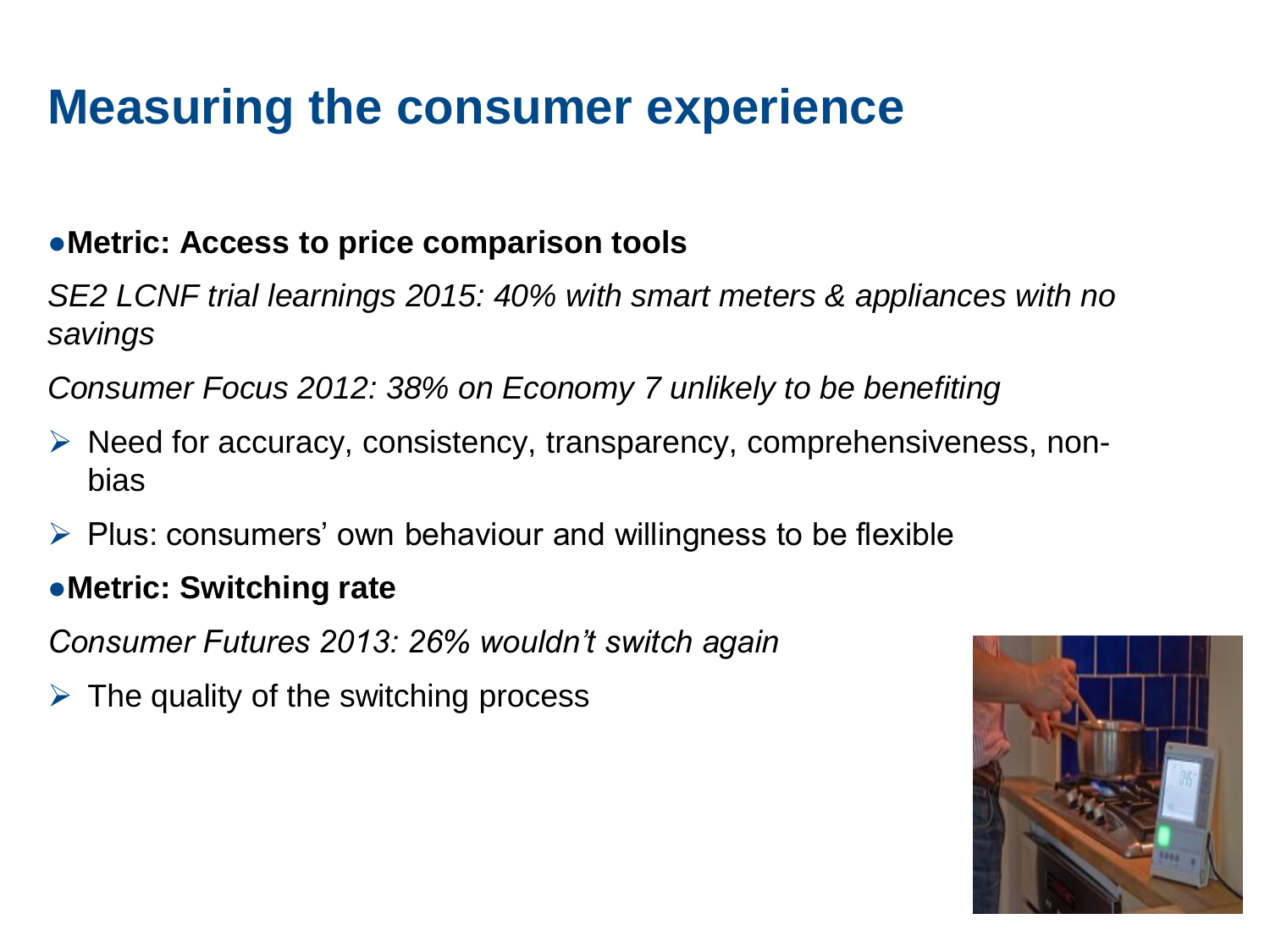## **Measuring the consumer experience cont.**

### ●**Metric: Numbers of disconnections**

*Eurostat, SILC: 10% of Europeans unable to keep home adequately warm*

 $\triangleright$  Long term challenges of fuel poverty (housing, energy, health & welfare)

### ● **Metric: Awareness of DSO**

*Citizens Advice 2015: Information has little impact on consumers' hierarchy of priorities*

 $\triangleright$  A transparent framework with a single point of entry

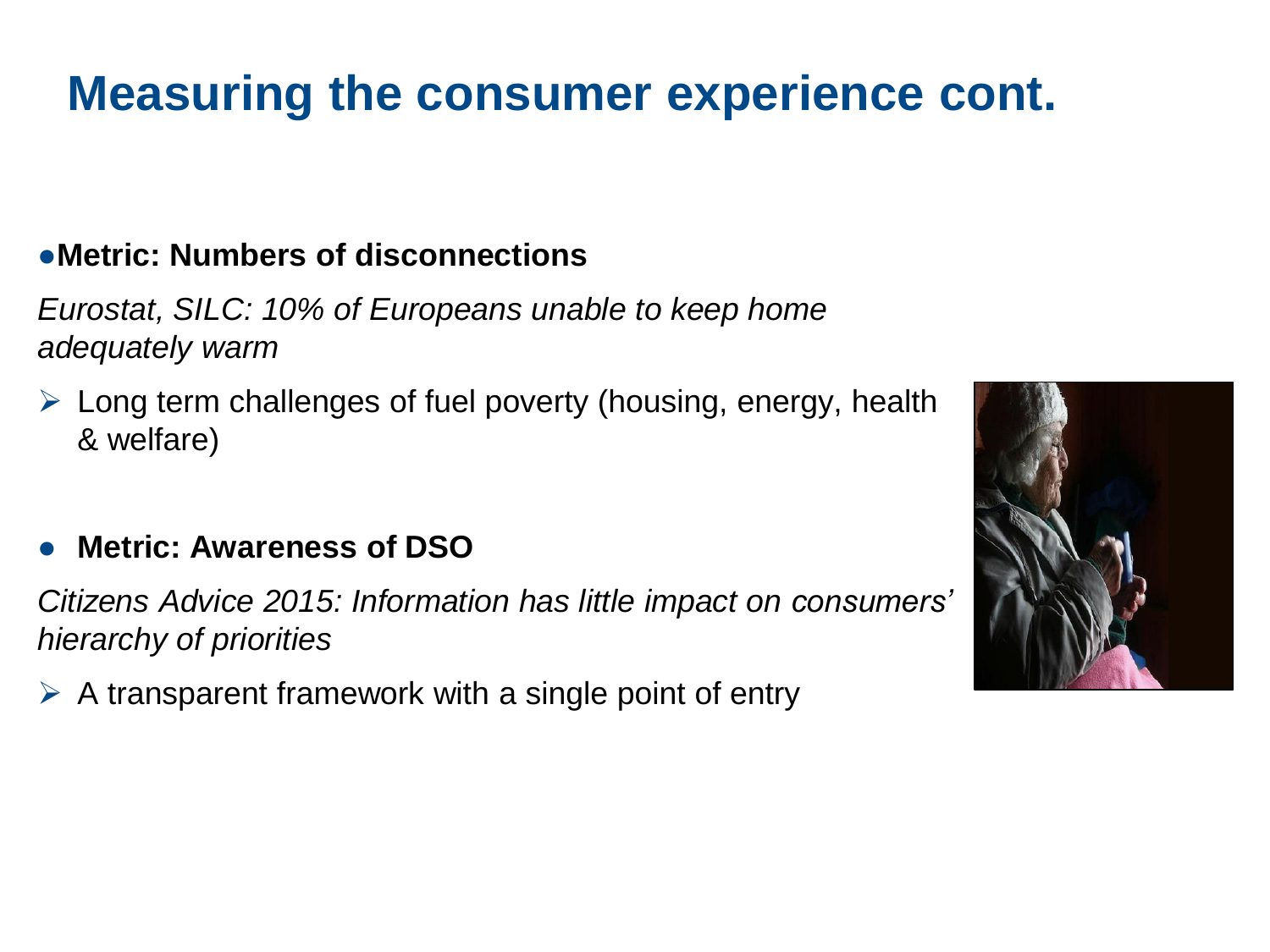## **Measuring the consumer experience cont.**

#### ● **Complementary measurement tools (current & mooted):**

- Insights from consumer organisations on design of consumer perceptions/delivery assessment
- Insights from Commission Consumer Conditions Scoreboard (MPIs: ease of comparison, problems/complaints, trust & satisfaction)
- $\triangleright$  Pan-European survey of consumer delivery from smart meters
- A reporting mechanism to improve the comparability of national fuel poverty indicators (housing fabric, consumers' income, tenure type, health data, climatic factors, energy prices)
- Consumer delivery (fuel poverty measures) in National Energy Efficiency Action Plans

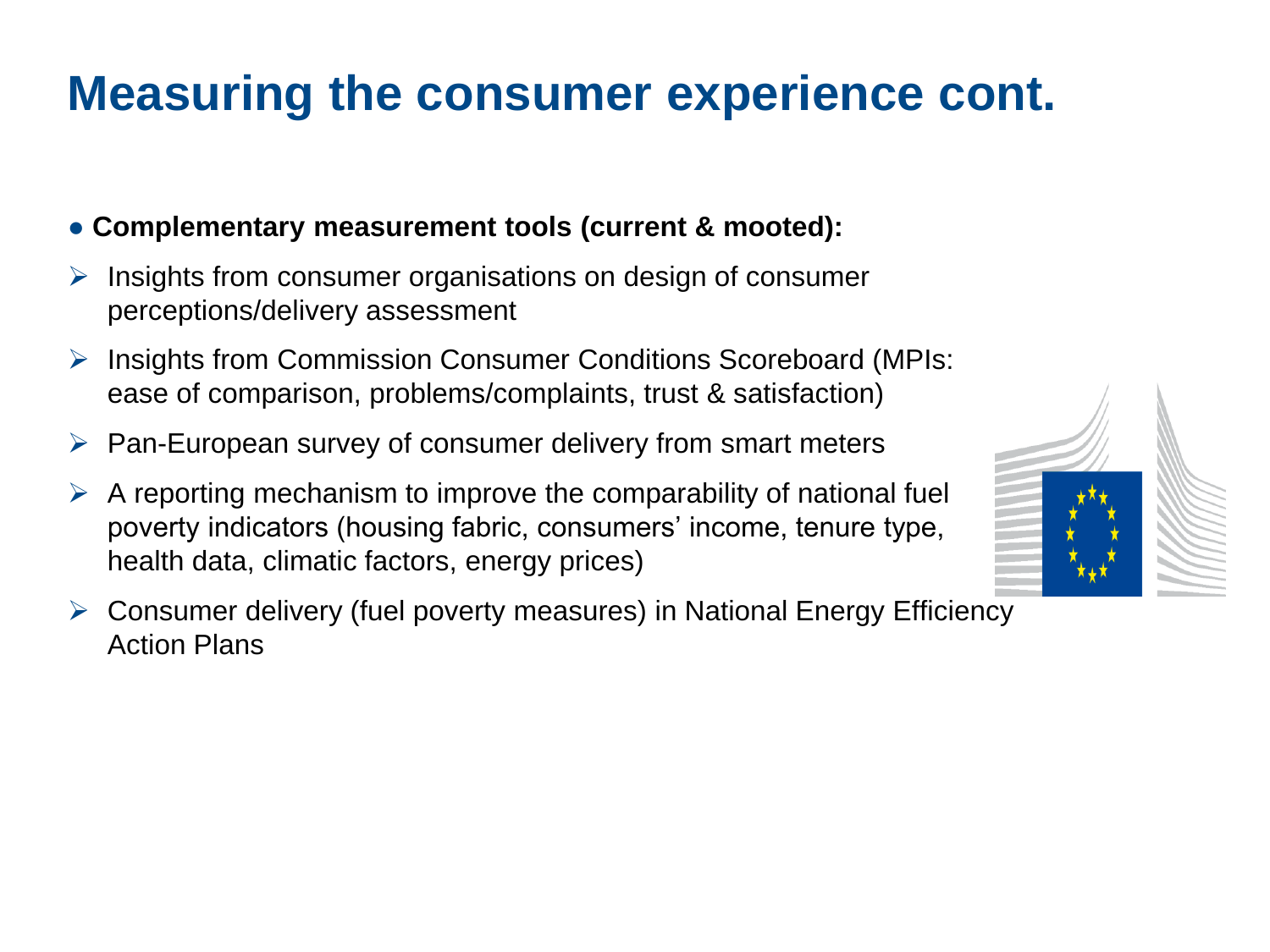## **Changing roles & relationships**

#### ● **Consumer delivery opportunities in regulated DSO activities**

- $\triangleright$  Art 15(2) EED (EE improvements in network infrastructure): Home energy efficiency should be the top EU & national infrastructure priority
- $\triangleright$  Behaviour change & efficiency projects should align with existing local initiatives

#### ●**Consumer access for new market entrants**

○Fair market access & trusted environment to support development & consumer uptake of new services

#### ● **Consumer rights and protections within new market design**

- Consumer ownership & control over their own data
- ○Limits on financial liability
- ○Updated contract protections & redress systems
- ○Tailored & inclusive access to advice, technology & infrastructure

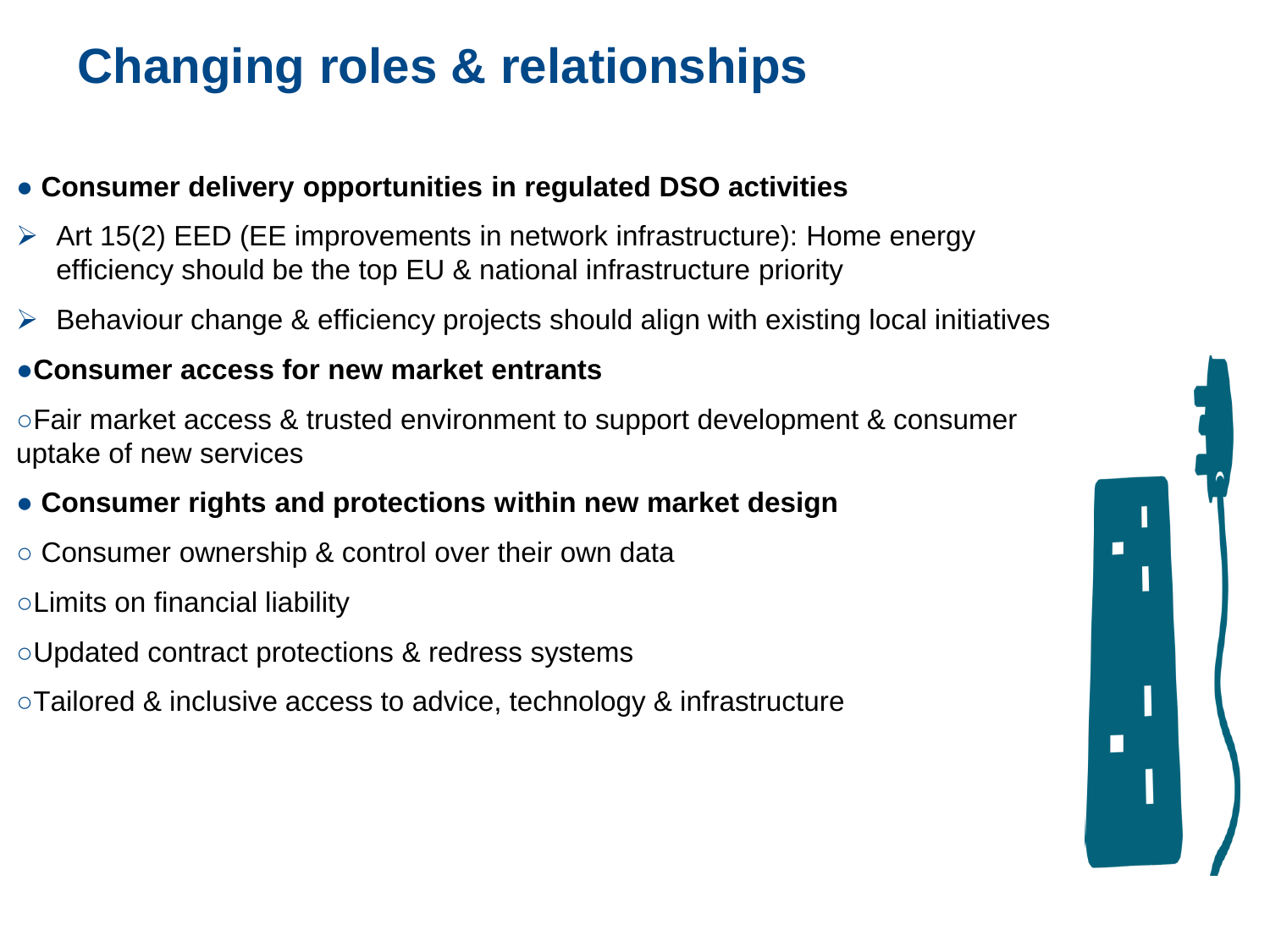### **Incorporating customer experience into the new energy market design**

|  |                        | Voice of the customer<br>(VoC) programs                                               | Key role of centralized<br>customer experience<br>organization                                                           | <b>Perspective of</b><br>senior executives                                                                                   |
|--|------------------------|---------------------------------------------------------------------------------------|--------------------------------------------------------------------------------------------------------------------------|------------------------------------------------------------------------------------------------------------------------------|
|  | Stage 5:<br>Embedded   | Customer insight prevalent<br>in every aspect of the<br><b>business</b>               | Reinforcement of customer-<br>centric culture                                                                            | View their role as keeper of<br>customer-centric culture                                                                     |
|  | Stage 4:<br>Engaged    | VoC integrated into key<br>processes                                                  | Best practice sharing across<br>organizations                                                                            | Incorporate customer<br>experience as a core tenet of<br>overall business strategy                                           |
|  | Stage 3:<br>Committed  | VoC tailored to the needs of<br>different organizations                               | Provide consultative support<br>to, and build network of<br>customer experience<br>advocates across, the<br>organization | <b>Understand link between</b><br>customer experience and<br>business results and willing to<br>make significant investments |
|  | Stage 2:<br>Invested   | <b>Consolidated customer</b><br>experience metrics and<br>process for fixing problems | Manage VoC process,<br>internal communications.<br>and small number of projects                                          | <b>Believe that customer</b><br>experience is very important<br>and add goals to their direct<br>reports                     |
|  | Stage 1:<br>Interested | <b>Evaluating different customer</b><br>experience listening posts                    | Evangelism and collection<br>of existing customer insights                                                               | Think that customer<br>experience may be<br>important                                                                        |